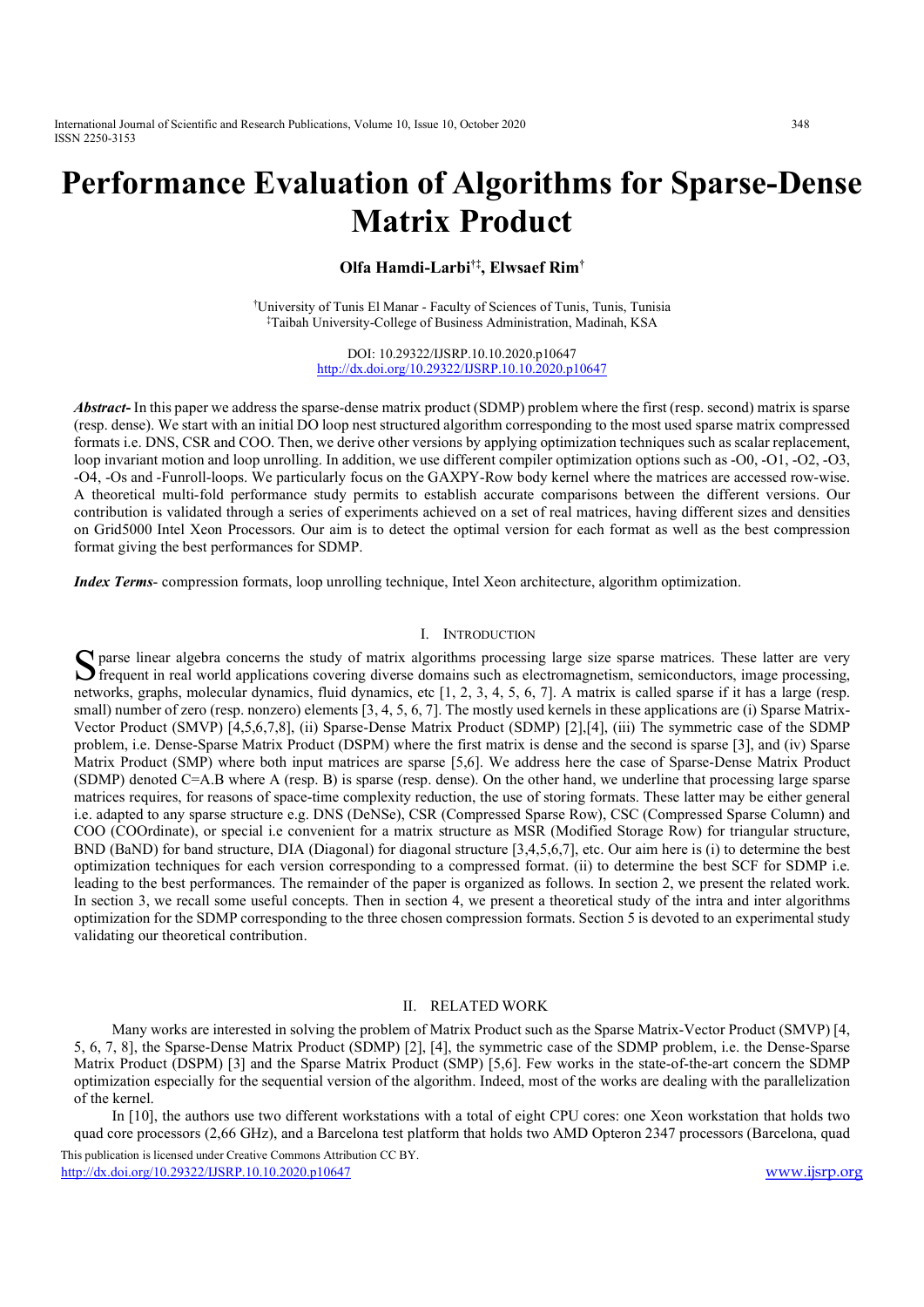core, 1.9 GHz). We note that they use the respective block-oriented data structure to store sparse matrices [10]. However, our goal is to study the SDMP versions corresponding to different SCFs.

In [11], the authors study the SDMP parallelization. However, we are interested in the sequential version.

Note that the present work is a continuation of the works carried out and published in [5],[16]. The used techniques are inspired from the work on the SMVP optimization presented in [7,8].

# III. GENERAL CONCEPTS

#### A. Compression Formats for Sparse Matrices

We recall that a matrix is called sparse (dense) if it has a large (resp. small) number of zero (resp. nonzero) elements [3, 4, 5, 6, 7]. Let NNZ be the number of nonzero elements. As previously mentioned, processing sparse matrices requires using special SCFs restricted to the nonzero elements. In this paper, we are especially interested in three among the most used storage formats namely DNS, CSR and COO. We underline that for storing a sparse matrix, say A of size N having NNZ nonzero elements, DNS corresponds to a 2D array where the whole  $N^2$  elements are stored. However, CSR corresponds to data structure consisting of three arrays denoted AA, JA and IA, where AA [1...NNZ] is a real array for row-wise storing the NNZ nonzero elements of A. JA [1…NNZ] is an integer array to store the column position of the elements in AA, and finally, a pointer array IA [1…N+1], where the i<sup>th</sup> entry points to the beginning of the i<sup>th</sup> row in arrays AA and JA [4], [7]. As to the COO format, it also consists of three arrays, each of which is of size NNZ i.e. a real array AA containing the nonzero elements, an array IA (resp. JA) of integers containing their row (resp. column) indices [4].

#### B. Sparse-Dense Matrix Product (SDMP)

The standard algorithm for multiplying two-dimensional N\*N matrices, is given by Algorithm 1 below:

 $Algo$ -IJK  $(A, B, C, N)$  $DO$  i=1, N DO j=1, N  $DO k=1, N$  $C (i,j)$ += A $(i,k)$ \* B $(k,j)$ ENDDO ENDDO ENDDO END Algo-IJK



Algorithm 2. Standard algorithm GAXPY-R kernel

Let us recall that we address in this paper the case of the Sparse-Dense Matrix Product (SDMP) denoted C=A.B where the first (resp. second) matrix is sparse (resp. dense). We point out that the standard algorithm where A, B and C are stored in 2D matrices is a perfect 3-loop nest, denoted IJK (see Algorithm 1). It corresponds to the DOT-R body kernel and has a cubic complexity as mentioned above.

We can derive from algorithm 1 five other versions by permutation of the loops i, k and j. Hence, the permutations IKJ, JKI, KIJ, KJI, IJK and JIK respectively correspond to GAXPYs (GAXPY-R and GAXPY-C), AXPYs (AXPY-R and AXPY-C) and DOTs (DOT-R and DOT-C) kernels. We recall that there are two variants (Row, denoted R, and Column, denoted C) of each body kernel depending on the access mode to matrices A, B and C. We rely on the work of Zouaoui [4], who studied the different kernels and she found that the GAXPY-Row (GAXPY-R) kernel where all the matrices are accessed raw-wise is the best among the other kernels since it provides the best performances, improves data locality and reduces cache misses. In Algorithm 2, we present the structure of the GAXPY-R Kernel.

### IV. A THEORETICAL STUDY OF SDMP

#### A. Application of optimization techniques

 In order to optimize the SDMP loop nest structured algorithms, we have applied particular techniques such as (i) scalar replacement (SR) i.e. an array element (indirect memory access) is replaced by a scalar, (ii) loop invariant motion (LIM) where useless operations are avoided, and (iii) loop unrolling (LpU) by duplicating the loop body u times where u is an integer named LpU factor [6, 7]. In addition, we use different compiler optimization options denoted by -Oi ( $i=0, 4$ , s) and Funroll-loops [7], [12].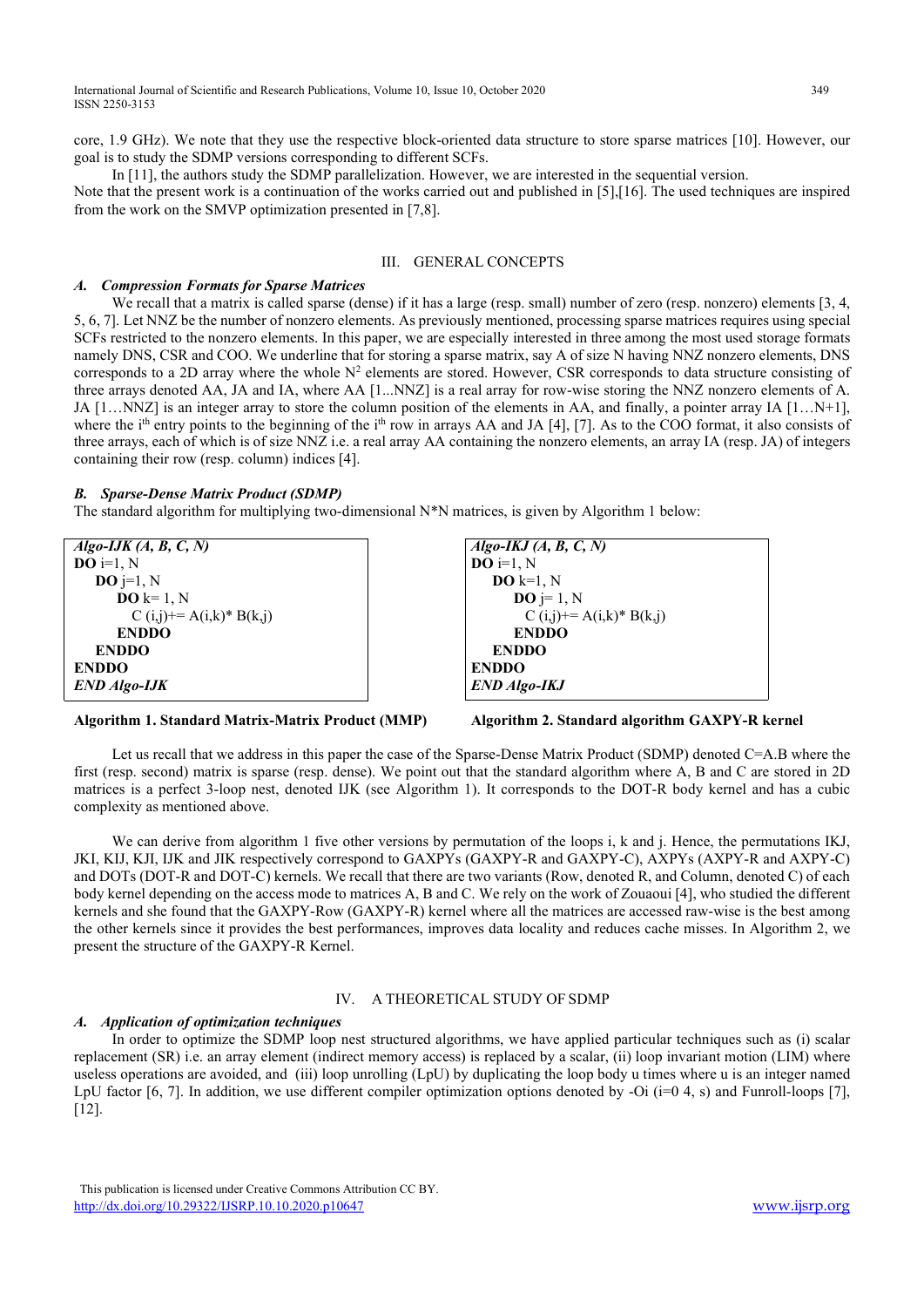# B. Intra- algorithm study

In this paper, we are limited to formats storing matrices row-wise such as DNS, CSR and COO since nonzero elements may be stored and accessed row-wise. Various optimization techniques are applied to the obtained codes corresponding to these formats, namely, SR, LIM techniques (Algorithms 3, 6 and 9). In addition, in (Algorithms 4, 7 and 10) we apply the LpU technique.

 For each studied format, we achieve a comparative study between different optimized versions for the SDMP. To make a comparative study in order to detect the most optimal optimization techniques, we consider (i) the number of operations (i.e. arithmetic and logic), (ii) the number of used memory words (i.e. integers and doubles), (iii) the number of indirect access (i.e. access to an array element) (iv) the number of indirect nested access (i.e. where the index of an array element is an array element) and (v) the number of reads and writes, as comparison criteria for the different SDMP versions (Tables 1, 2 and 3). Notice that unrolling optimizations have no impact on the values of these criteria. However, they have influence on the memory cache behaviour [6, 7].

1) SDMP-DNS versions: in Table 1, we compare the optimized version V2 (using tests, SR and LIM) to the non-optimized version (V0 version) of the SDMP-DNS algorithm.

| <b>SDMP DNS</b><br>version  | #operations         |        | #memory words   #Indirect Access   #Indirect | nested Access | #Memory I/O      |
|-----------------------------|---------------------|--------|----------------------------------------------|---------------|------------------|
| Non optimized $(V0)$ $2N^3$ |                     | $2N^2$ | 4N <sup>3</sup>                              |               | 4N <sup>3</sup>  |
| optimized $(V2)$            | $2N*NNZ+N^2$ $2N^2$ |        | $N^2+3N*NNZ$                                 |               | $2N^2 + 3N^*NNZ$ |

|  |  | Table 1. Comparative study of SDMP-DNS versions |  |  |  |  |
|--|--|-------------------------------------------------|--|--|--|--|
|--|--|-------------------------------------------------|--|--|--|--|

| $SDMP-DNS-V2$ (A, B, C, N)                        | $SDMP-DNS-u2(A,B,C,N)$    |
|---------------------------------------------------|---------------------------|
| $\mathbf{DO}$ i=1, N                              | $m = N$ mod 2, $ne = N-m$ |
| $DO k=1, N$                                       | $\bf{DO}$ i=1. N          |
| $s = A(i,k)$                                      | $\bf{DO}$ k=1. N          |
| IF $(s \neq 0)$ THEN                              | $s = A(i,k)$              |
| $DO$ j= 1, N                                      | IF ( $s \neq 0$ ) THEN    |
| $C(i,j)$ + = s * B(k,j)                           | <b>DO</b> j= 1, ne,2      |
| <b>ENDDO</b>                                      | $C(i,j)$ + = s * B(k      |
| <b>ENDIF</b>                                      | $C(i,(j+1))$ += s *       |
| <b>ENDDO</b>                                      | <b>ENDDO</b>              |
| <b>ENDDO</b>                                      | $\bf{DO}$ j = ne+1, N     |
| <b>END SDMP-DNS-V2</b>                            | $C(i,j)$ += s * B(k       |
|                                                   | <b>ENDDO</b>              |
| Algorithm 3. SDMP-DNS version (V2) optimized with | <b>ENDIF</b>              |
| logical tests, SR and LIM                         | <b>ENDDO</b>              |

**HEN**  $2.2$  $=$  s  $*$  B(k,j)  $(k, (j+1))$  $-1$ , N  $= s * B(k,j)$ ENDDO ENDDO END SDMP-DNS-u2

Algorithm 4. SDMP-DNS optimized with logical tests, SR, LIM and LpU, factor u=2

2) SDMP-CSR versions: in Table 2, we present a comparative study for the SDMP-CSR algorithms (the non-optimized version V0 and the optimized version V2 (using tests, SR and LIM)).

| <b>SDMP CSR</b><br>version     |          | #operations   #memory words   #Indirect Access |                      | #Indirect<br><b>Nested Access</b> | $\#$ Memory I/O  |
|--------------------------------|----------|------------------------------------------------|----------------------|-----------------------------------|------------------|
| Non optimized<br>(V0)          | $2N*NNZ$ | $2NNZ+N+N^2$                                   | $3N*NNZ$             | $N^*NNZ$                          | 4N*NNZ           |
| <b>Optimized (V2)</b> $2N*NNZ$ |          | $2NNZ+N+N^2$                                   | $2N+2NNZ+3N*NNZ$   0 |                                   | $4N+4NNZ+3N*NNZ$ |

# Table 2. Comparative study of SDMP-CSR versions

This publication is licensed under Creative Commons Attribution CC BY. http://dx.doi.org/10.29322/IJSRP.10.10.2020.p10647 www.ijsrp.org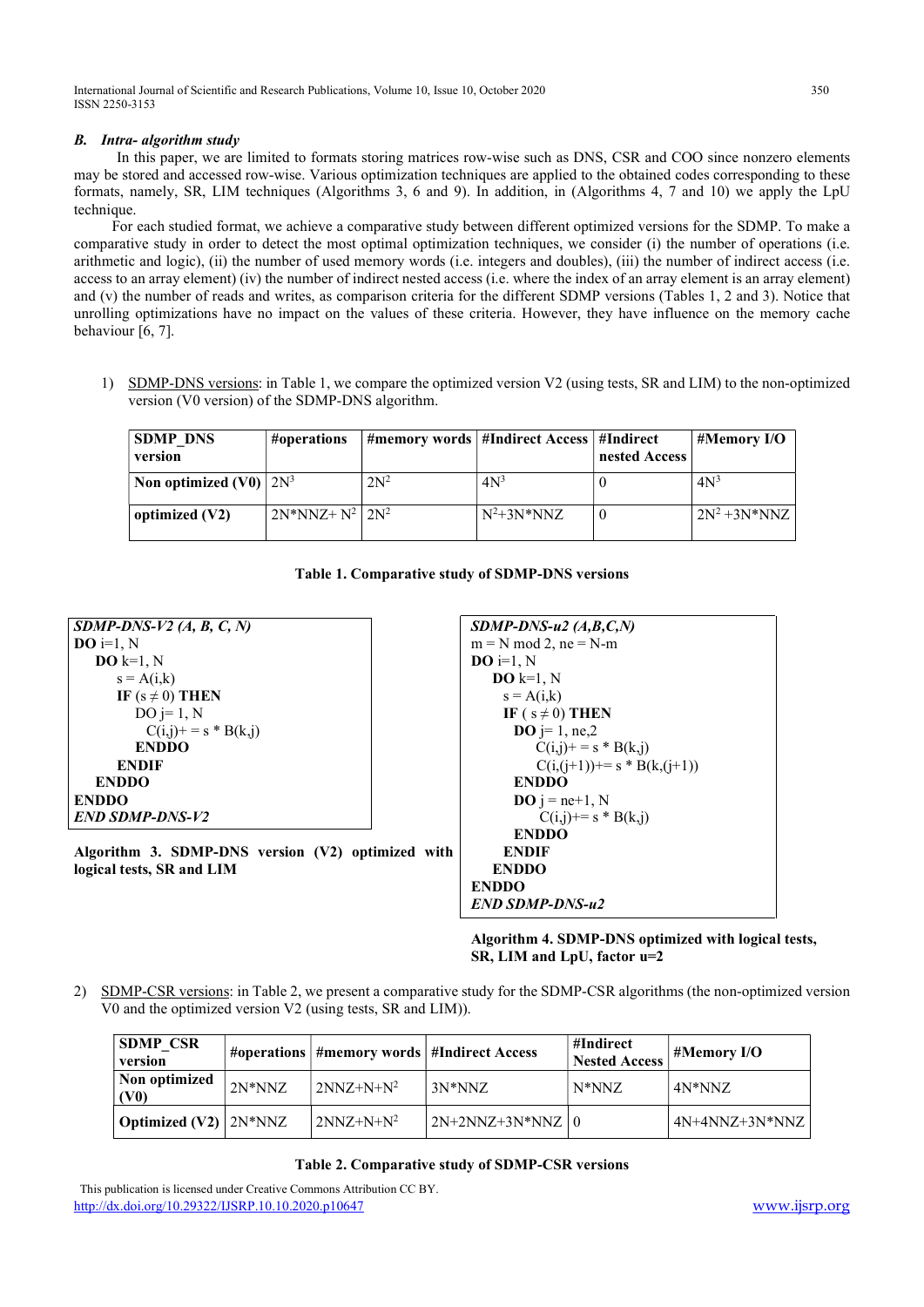International Journal of Scientific and Research Publications, Volume 10, Issue 10, October 2020 351 ISSN 2250-3153

| $SDMP\text{-}CSR\text{-}V0$ (1A, JA, A, B, C, N) |
|--------------------------------------------------|
| $\mathbf{DO}$ i=1, N                             |
| <b>DO</b> k=IA(i), IA(i+1)-1                     |
| $\mathbf{DO}$ j= 1, N                            |
| $C(i,j)$ += A(k) *B(JA(k),j))                    |
| <b>ENDDO</b>                                     |
| <b>ENDDO</b>                                     |
| <b>ENDDO</b>                                     |
| <b>END SDMP-CSR-V0</b>                           |

Algorithm 5. SDMP-CSR version (V0) non optimized



Algorithm 6. SDMP-CSR version (V2) optimized with SR and LIM

| $SDMP\text{-}CSR\text{-}u2$ (IA, JA, A, B, C, N) |
|--------------------------------------------------|
| m=N mod 2, ne=N-m                                |
| $\mathbf{DO}$ i=1, N                             |
| ia1=IA(i), ia2= IA(i+1)                          |
| $\bf{DO}$ k= ia1, ia2-1                          |
| $s = JA(k), s1 = A(k)$                           |
| <b>DO</b> $j=1$ , ne-1, 2                        |
| $C(i,j)$ += s1 *B(s,j)                           |
| $C(i,(i+1)) == s1 * B(s,(i+1)))$                 |
| <b>ENDDO</b>                                     |
| $\mathbf{DO}$ j= ne+1, N                         |
| $C(i,j)$ += s1 *B(s,j)                           |
| <b>ENDDO</b>                                     |
| <b>ENDDO</b>                                     |
| <b>ENDDO</b>                                     |
| <b>END SDMP-CSR-u2</b>                           |

# Algorithm 7. SDMP-CSR optimized with SR, LIM and LpU, factor u=2

3) SDMP-COO versions: in Table 3 we present a comparative study for the SDMP-COO algorithms (Algorithm 8 and Algorithm 9).

| SDMP_COO version  #operations  #memory words |                   |            | ∣#Indirect<br><b>Access</b> | #Indirect<br><b>Nested Access</b> | #Memory I/O     |
|----------------------------------------------|-------------------|------------|-----------------------------|-----------------------------------|-----------------|
| Non optimized                                | $(V0)$   $2N*NNZ$ | $3NNZ+N^2$ | $N^*NNZ$                    | $3N*NNZ$                          | $4N*NNZ$        |
| optimized (V2)                               | $2N*NNZ$          | $3NNZ+N^2$ | $3NNZ+3N*NNZ$   0           |                                   | $6NNZ + 3N*NNZ$ |

| Table 3. Comparative study of SDMP-COO versions |  |
|-------------------------------------------------|--|
|-------------------------------------------------|--|

SDMP-COO-V0 (IA, JA, A, B, C, N)  $DO$  i=1, NNZ  $DO$  j=1, N  $C(IA(i),j)$ += A(i)\* B(JA(i),j) ENDDO ENDDO END SDMP-COO-V0

Algorithm 8. SDMP-COO version (V0) non optimized

SDMP-COO-V2 (IA, JA, A, B, C, N)  $DO$  i=1, NNZ iai=  $IA(i)$ , jai= $JA(i)$ , s= $A(i)$  $\overline{\mathbf{DO}}$  j=1, N  $C(iai,j) == s * B(iai,j))$ ENDDO ENDDO END SDMP-COO-V2

Algorithm 9. SDMP-COO version (V2) optimized with SR and LIM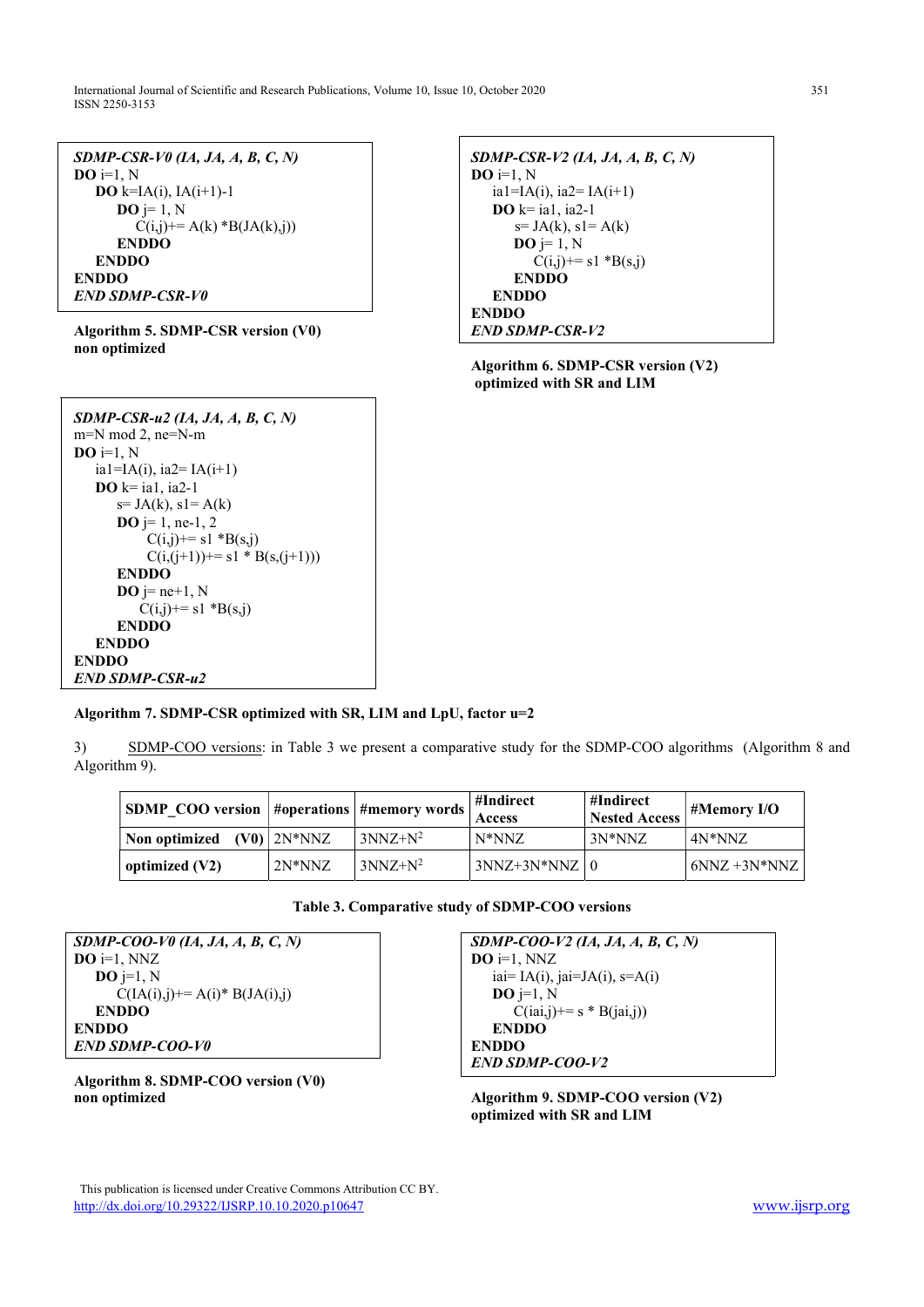International Journal of Scientific and Research Publications, Volume 10, Issue 10, October 2020 352 ISSN 2250-3153

| $SDMP-COO-u2$ (1A, JA, A, B, C, N)   |
|--------------------------------------|
| $m=N \mod 2$ , ne=N-m                |
| $\bf{DO}$ i=1, NNZ                   |
| iai= IA(i), jai=JA(i), s=A(i)        |
|                                      |
| <b>DO</b> j=1, ne-1, 2               |
| $C(iai,j) \rightarrow s * B(iai,j))$ |
| $C(iai,(j+1)) == s * B(jai,(j+1))$   |
| <b>ENDDO</b>                         |
| $\bf{DO}$ j= ne+1, N                 |
| $C(iai,j) \rightarrow s * B(iai,j))$ |
| <b>ENDDO</b>                         |
| <b>ENDDO</b>                         |
| <b>END SDMP-COO-u2</b>               |

# Algorithm 10. SDMP-COO optimized with SR, LIM and LpU, factor u=2

# C. Inter-algorithm study

 In this section, we compare the optimized SDMP algorithms corresponding to the formats DNS, CSR and COO in order to detect the optimal format which provides the best performances. Notice that in Table 4, we don't present the nested indirect access number because they are equal to zero for the SDMP optimized algorithms.

| <b>Algorithm</b><br>version | #operations              |              | #memory words   # Indirect Access | # Memory I/O         |
|-----------------------------|--------------------------|--------------|-----------------------------------|----------------------|
| <b>SDMP DNS</b>             | $2N*NNZ + N^2$   2 $N^2$ |              | $N^2+3*NNZ$                       | $2N^2+3N*NNZ$        |
| <b>SDMP CSR</b>             | $2N^* NNZ$               | $2NNZ+N+N^2$ | $2N+2NNZ+3N*NNZ$                  | $4N+4NNZ+3N*$<br>NNZ |
| <b>SDMP COO</b>             | $2N*NNZ$                 | $3NNZ + N^2$ | $3NNZ^*(N+1)$                     | $6NNZ+3N*NNZ$        |

### Table 4. Optimized SDMP versions corresponding to different formats

 Thus, we first compare the number of operations. In the case of equality, we compare the number of indirect access and the number of memory I/O. Indeed, we remark that the SDMP-DNS has the largest number of operations. So, it is lastly classified. Concerning SDMP-CSR and SDMP-COO, they have the same number of operations. So, we compare their numbers of indirect access. Hence, we compute the difference of the indirect access numbers (resp. memory I/O numbers). Then, we study the sign of the obtained quantity which leads to three cases:  $2N < NNZ$ ,  $2N > NNZ$  and  $2N = NNZ$ . Tables 5, 6 and 7 present the classification of the SDMP versions corresponding to DNS, CSR and COO formats.

| <b>Algorithm</b><br>version | #operations | #memory<br>words | # Indirect Access |         | # Memory I/O Final rank |  |
|-----------------------------|-------------|------------------|-------------------|---------|-------------------------|--|
|                             |             |                  | Reading           | Writing |                         |  |
| <b>SDMP DNS</b>             |             |                  |                   |         |                         |  |
| <b>SDMP CSR</b>             |             |                  |                   |         |                         |  |
| <b>SDMP COO</b>             |             |                  |                   |         |                         |  |

### Table 5. Comparative SDMP study for 2N > NNZ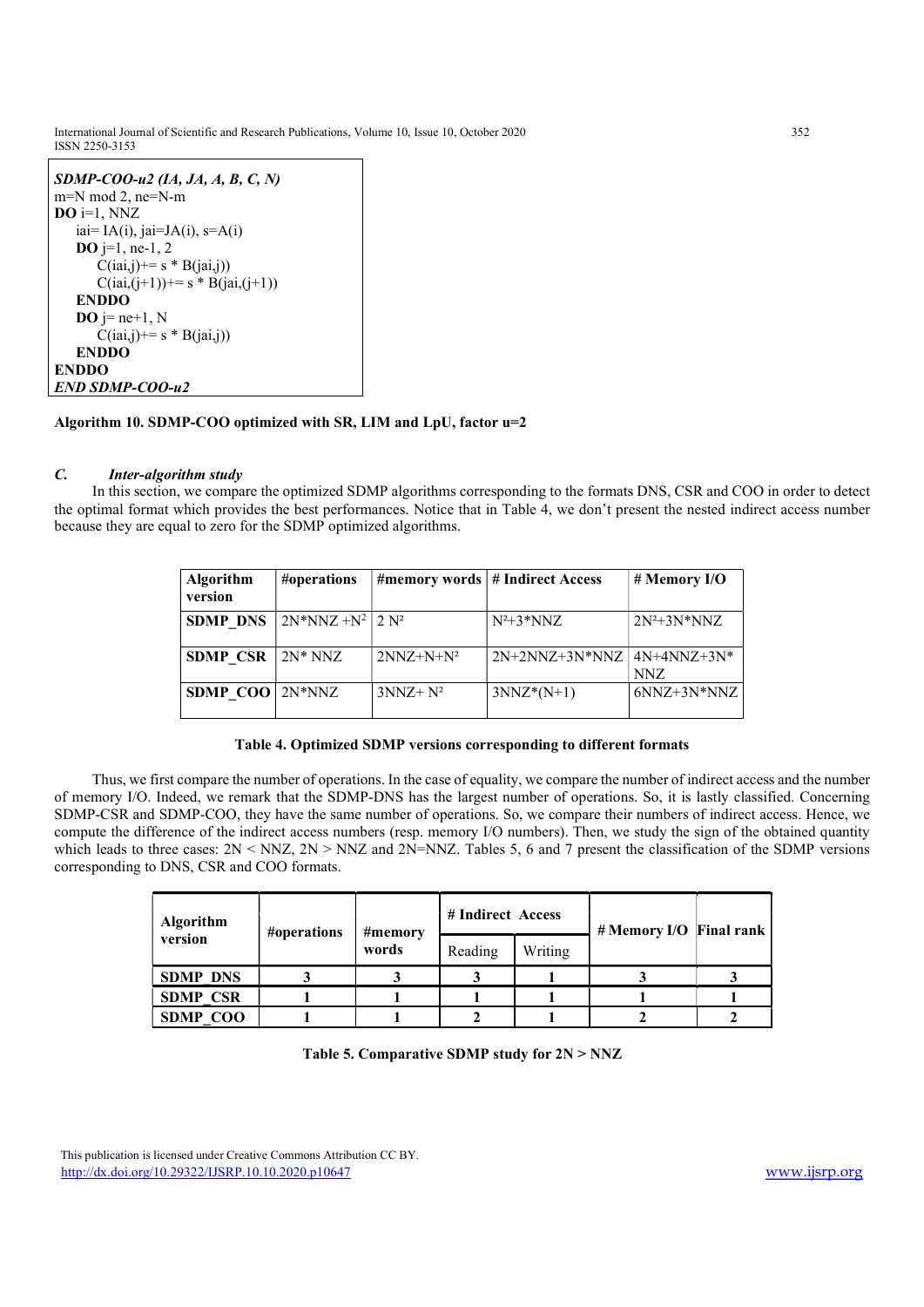International Journal of Scientific and Research Publications, Volume 10, Issue 10, October 2020 353 ISSN 2250-3153

| <b>Algorithm</b> | #operations | #memory<br>words | # Indirect Access |         | # Memory I/O Final rank |  |
|------------------|-------------|------------------|-------------------|---------|-------------------------|--|
| version          |             |                  | Reading           | Writing |                         |  |
| <b>SDMP DNS</b>  |             |                  |                   |         |                         |  |
| <b>SDMP CSR</b>  |             |                  |                   |         |                         |  |
| <b>SDMP COO</b>  |             |                  |                   |         |                         |  |

Table 6. Comparative SDMP study for 2N < NNZ

| <b>Algorithm</b> | #operations | #memory<br>words | # Indirect Access |         | # Memory I/O Final rank |  |  |
|------------------|-------------|------------------|-------------------|---------|-------------------------|--|--|
| version          |             |                  | Reading           | Writing |                         |  |  |
| <b>SDMP DNS</b>  |             |                  |                   |         |                         |  |  |
| <b>SDMP CSR</b>  |             |                  |                   |         |                         |  |  |
| <b>SDMP COO</b>  |             |                  |                   |         |                         |  |  |

| Table 7. Comparative SDMP study for 2N=NNZ |  |  |
|--------------------------------------------|--|--|
|                                            |  |  |

We notice that:

- In the case of  $2N > NNZ$ ; SDMP-CSR and SDMP-COO have the same number of operations. However, SDMP-COO accomplishes more indirect access and memory I/O. Thus, SDMP-CSR is first classified, and SDMP-COO is second classified. the SDMP-DNS algorithm is lastly classified because it provides the worst theoretical performances.
- In the case of  $2N < NNZ$ ; SDMP-CSR and the SDMP-COO have the same number of operations. However, SDMP-CSR accomplishes more indirect access and memory I/O. Thus, SDMP-COO is first classified, and SDMP-CSR is second classified. The SDMP-DNS algorithm is lastly classified because it provides the worst theoretical performances
- In the case of 2N=NNZ; SDMP-CSR and SDMP-COO algorithms are first classified because they have the same number of operations, the same number of memory access and the same number of memory I/O. The SDMP-DNS algorithm is lastly classified because it provides the worst theoretical performances.

| <b>Architectural Models</b> | <b>CPU</b> frequency | L3<br>Cache<br>memory | <b>RAM</b>       | <b>Sites</b>  | <b>Clusters</b> |
|-----------------------------|----------------------|-----------------------|------------------|---------------|-----------------|
| Intel Xeon $E5-2660$        | $2.20$ GHz           | 20M <sub>o</sub>      | 64 GB            | <b>Nantes</b> | Econome         |
| Intel Xeon $E5-2650$        | $2.00$ GHz           | 20M <sub>o</sub>      | 252 GB           | Nancy         | Graphite        |
| Intel Xeon X5570            | $2.93$ GHz           | 8M <sub>o</sub>       | $24$ GB          | Rennes        | Parapide        |
| Intel Xeon E5520            | $2.27$ GHz           | 8M <sub>o</sub>       | 24GB             | Grenoble      | Edel            |
| Intel Xeon E5520            | $2.27$ GHZ           | 8M <sub>0</sub>       | 32 <sub>GB</sub> | Sophia        | Suno            |
| Intel Xeon $E5-2630$        | 2.30 GHZ             | 15M <sub>0</sub>      | 32 <sub>GB</sub> | Lyon          | Orion           |

# V. EXPERIMENTAL WORK

# Table 8. The characteristics of the used INTEL XEON models

 In order to evaluate the performances of the SDMP versions, a series of experimentations is accomplished on Intel Xeon processors. These last belong to Grid5000 platform and have different architectures (see Table 8). To evaluate the performances of the algorithm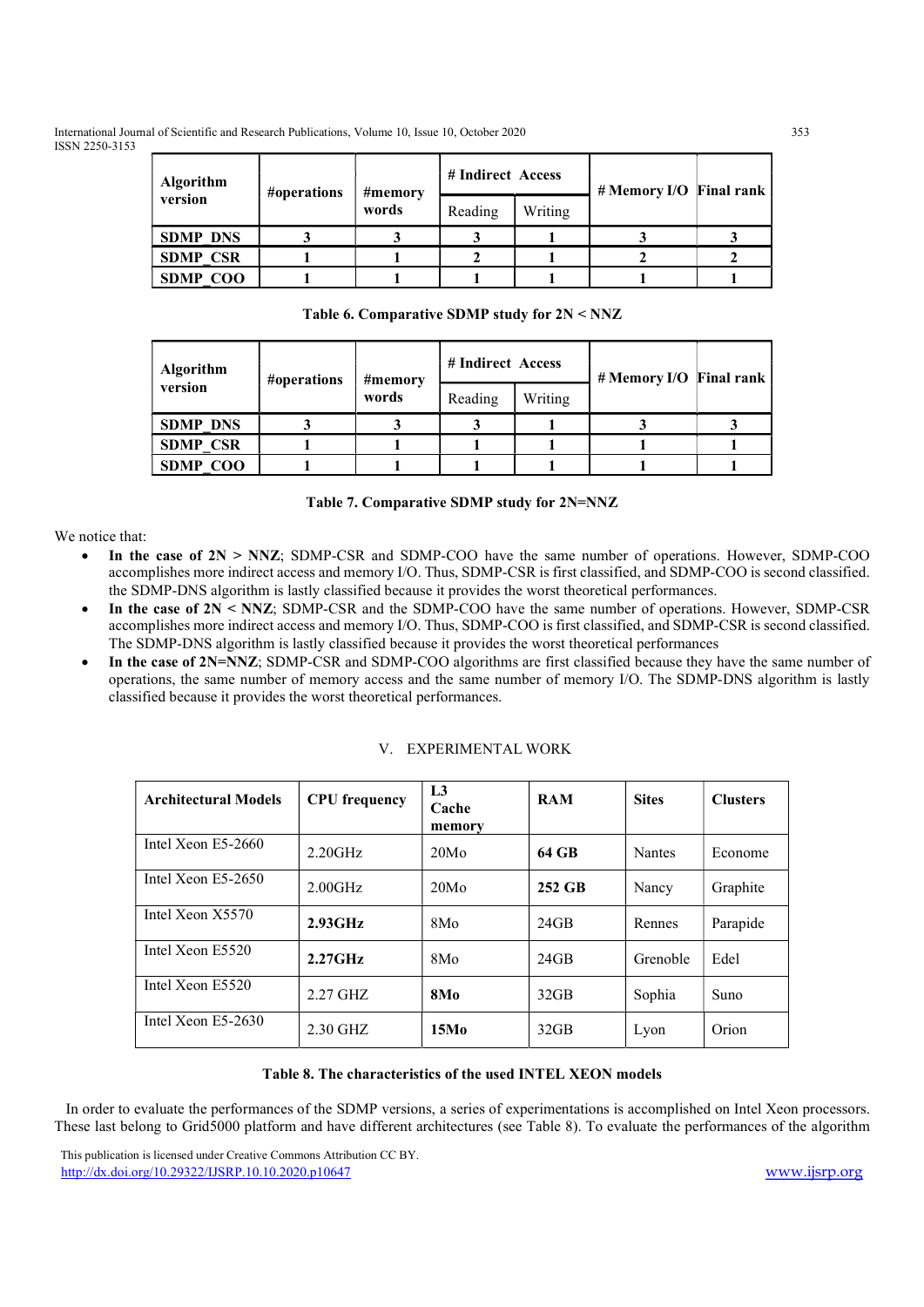International Journal of Scientific and Research Publications, Volume 10, Issue 10, October 2020 354 ISSN 2250-3153

versions and validate our theoretical study, we use three storage formats for storing matrix A. For each format we generate eight algorithm versions relative to the different optimization techniques. In total, the number of tested algorithms is 24. For each version, we apply seven different compiler options, we test ten matrices and we use six different target machines with different characteristics to achieve the experimentations. The total number of tests is equal to 15075.

|              | <b>Matrices</b> | N     | <b>NNZ</b> | d     | <b>Structures</b> |
|--------------|-----------------|-------|------------|-------|-------------------|
|              | cry10000        | 10000 | 49 699     | 0.05  |                   |
|              | <b>FA</b>       | 10617 | 72 176     | 0.06  |                   |
|              | Trefethen 20000 | 20000 | 287 233    | 0.07  |                   |
| $2N<$ NN $Z$ | mult dcop 03    | 25187 | 193 216    | 0.03  |                   |
|              | bloweybl        | 30003 | 70 001     | 0.008 |                   |
|              | 1hr34           | 35152 | 764 014    | 0.06  | <b>Vigo</b>       |
|              | obstclae        | 40000 | 118 804    | 0.007 |                   |
| 2N>NNZ       | bcsstm25        | 15439 | 15 4 39    | 0.006 |                   |
|              | qpband          | 20000 | 30 000     | 0.007 |                   |
|              | bcsstm37        | 25503 | 14 765     | 0.002 |                   |

#### Table 9. The characteristics of the real matrices

 For each compressed format (SCF) (i.e. CSR, COO and DNS) used to store the sparse matrix A, we test different versions (i) SCF V0, the non-optimized version, (ii) SCF V1, the optimized version with scalar replacement (SR), (iii) SCF V2, the optimized version with scalar replacement (SR) and loop invariant motion (LIM) (iii) SCF ui ( $i=2, 8, 16, 32, 36, 40$ ), the version SCF V2 optimized using the loop unrolling (LpU) such that ui correspond to the unrolling factors. In the same way, we include logical tests in the SDMP-DNS algorithm which improves its performances. In addition to the manual optimizations (i.e. SR, LM, and LpU), we use at compile time different options that control various hinds of optimizations in the GNU Compiler Collection (GCC) such as the '-O' options (the allowed forms are  $-00$ ,  $-01'$ ,  $-02'$ ,  $-03'$ , and  $-0s'$ ), and the "-Funroll-loops".

 For this purpose, we use a set of matrices from real applications which belong to Tim Davis and Matrix Market collections [13][14]. The size (N) of the matrices is in the range [10000, 40000] and the density (%) is varying in ([8.10<sup>-3</sup>, 7.10<sup>-2</sup>]) (see Table 9).

#### A. Intra- algorithm study

Let Ratio be defined as:

 $Ratio = (1 - tx/ty) * 100$  (1)

Where tx is the runtime of the SDMP version x, ty is the runtime of the SDMP version y, with  $tx \leq -ty$ . In this section, we validate the optimization study of the SDMP versions corresponding to the DNS, CSR and COO formats. To optimize the SDMP-DNS, SDMP-CSR and SDMP-COO algorithms, we include logical tests, SR, LIM, and LpU. The experiments are accomplished on six different machines of Grid5000, using ten matrices from real applications. For each format, we present the experimentation results we obtained when applying (i) SR and LIM optimizations, (ii) loop unrolling technique and (iii) compiler optimization options.

1) SR and LIM techniques: SR and LIM techniques improve the performance of the different algorithms SDMP-DNS, SDMP-CSR and SDMP-COO and this is true for all the tested matrices and on the six used architectures (see Figure 1.(a) and Figure 1.(b)). In the figures, each curve corresponds to the running time for a couple (matrix size/matrix density).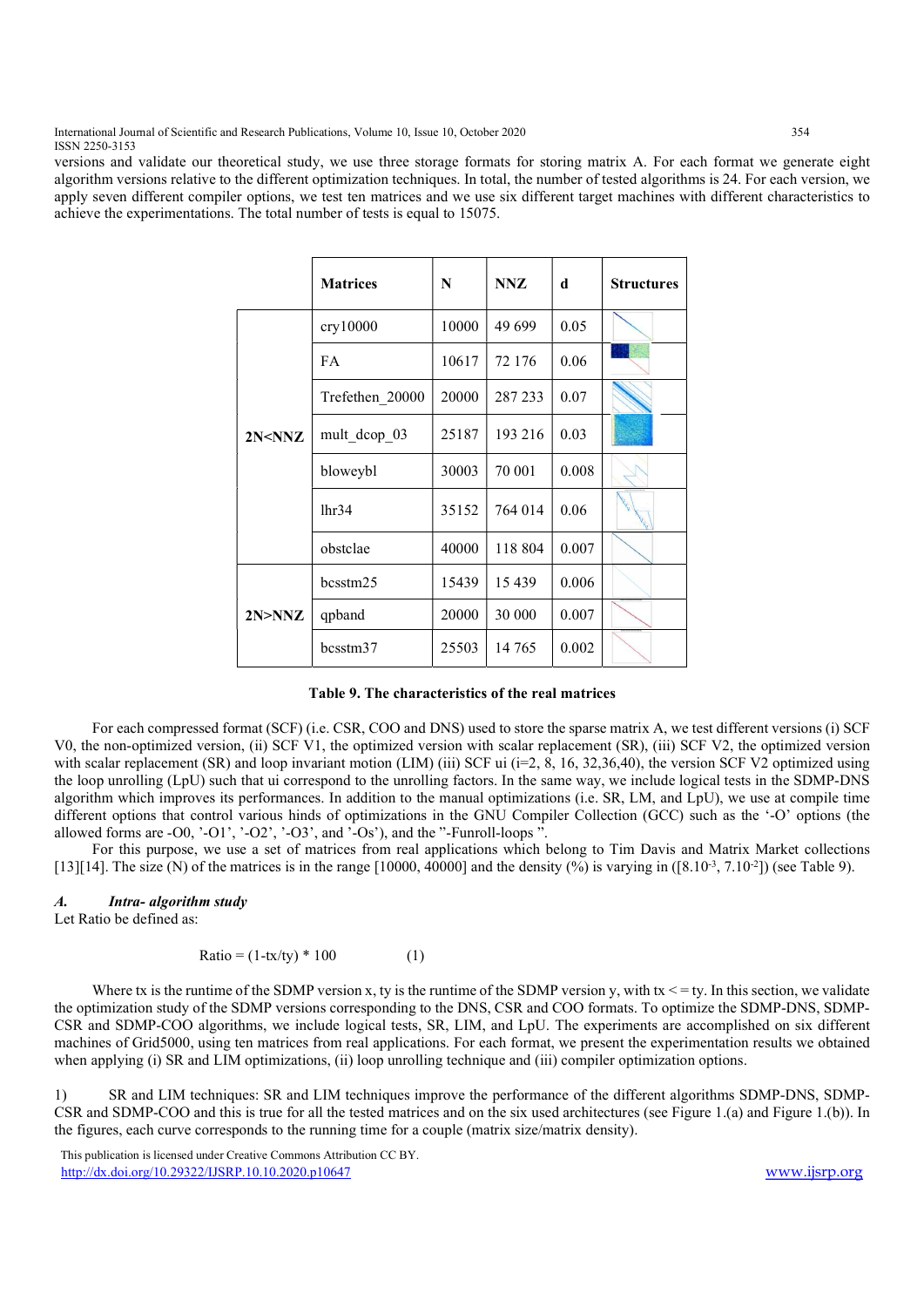International Journal of Scientific and Research Publications, Volume 10, Issue 10, October 2020 355 ISSN 2250-3153

2) Loop unrolling technique: we apply the LpU technique with different factors in the range [2...40] and we obtain interesting results. Indeed, the loop unrolling technique when combined with the SR and LIM techniques increases the performances for SDMP-DNS, SDMP-CSR and SDMP-COO. We precise that the best performances are given by the unrolling factors u8, u16 and u32 for the three formats. This result is true on the six tested architectures. For lack of space reasons, we only present the results related to three architectures (Grenoble Edel, Nantes Econome and Lyon Orion). For the mentioned unrolling factors:

- (i) for SDMP-DNS, the performances obtained on the different machines are equivalent. Indeed, the difference does not exceed a ratio of 1% on the Grenoble Edel processor and 6% on both Nantes Econome and Lyon Orion (see Figure 1.(c)).
- (ii) for SDMP-CSR, the performances obtained on the different machines are also equivalent. The difference does not exceed a ratio of 3% on the Grenoble Edel processor, 6% on Nantes Econome and 5% on Lyon Orion (see Figure 1.(d)).
- (iii) for SDMP-COO, the performances obtained on the different machines are also equivalent. The difference does not exceed a ratio of 6% on Grenoble Edel processor, 10% on Nantes Econome and 11% on Lyon Orion (see Figure 1.(e)).



(a). Performance study of SDMP\_CSR optimized with (SR, LIM and LpU) on Grenoble\_Edel



(c). Comparison for SDMP\_DNS of the performances obtained

by using unrolling factors (u8 ... u32)



(e). Comparison for SDMP\_ COO of the performances obtained by using unrolling factors (u8 ... u32)





(b). Performance study of SDMP\_DNS optimized with (Test, SR, LIM and LpU) on Grenoble\_Edel



(d). Comparison for SDMP\_CSR of the performances obtained

by using unrolling factors (u8 ... u32)



(f). Performance study of SDMP\_ CSR optimized using compiler options where N=10000 on Nantes\_Econome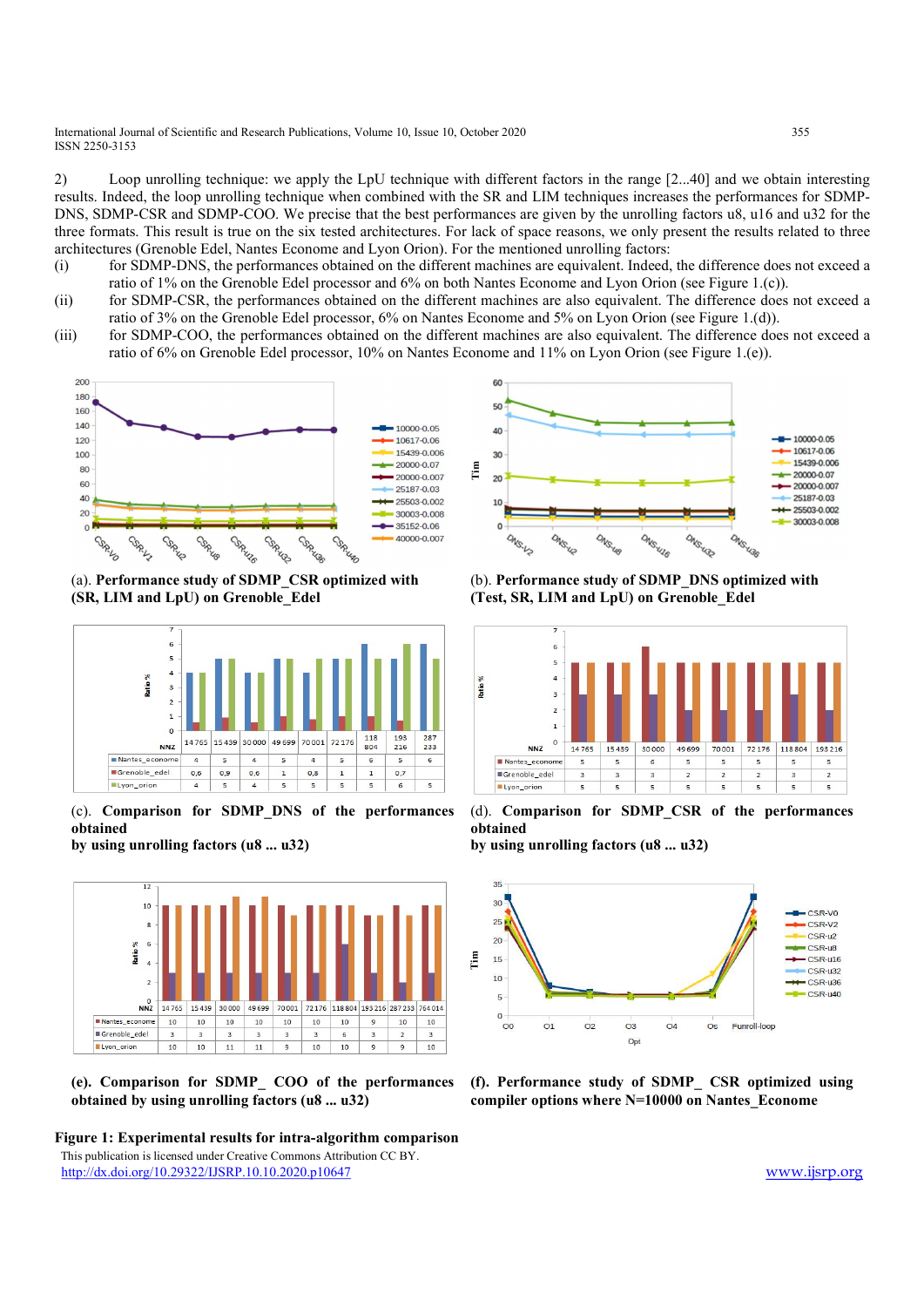International Journal of Scientific and Research Publications, Volume 10, Issue 10, October 2020 356 ISSN 2250-3153

Recapitulation: we conclude that SDMP optimization using techniques RS, LIM, tests and LpU improves the algorithm performances with a ratio reaching 22%. These results are true for all the formats DNS, CSR and COO used for storing matrix A and are valid for the six architectures.

For the three studied formats, the best performance of the SDMP is obtained when we combine manual optimizations and compiler options.

# B. Inter-algorithms study





(a). A comparison of optimized SDMP-DNS, SDMP-COO and SDMP-CSR when 2N < NNZ on Lyon\_Orion architecture

(b). A comparison of optimized SDMP-DNS, SDMP-COO and SDMP-CSR when  $2N > NNZ$  on Grenoble Edel architecture



# (c). A comparison of the performances of SDMP optimized with LpU to the performances of Sparse BLAS on Lyon\_Orion architecture

#### Figure 2: Experimental results for inter-algorithms comparison

The experimental results validate the theoretical results. Indeed,

- In the case of  $2N > NNZ$ ; the SDMP-DNS algorithm is the last classified. This is true on different tested architectures. On Grenoble Edel, Rennes Parapide and Sophia Suno, the SDMP-CSR algorithm is first classified followed by SDMP-COO algorithm (see Figure 2.(b)) which is conform with the theoretical study. However, on Nantes Econome, Nancy Graphite and Lyon Orion, the SDMP-COO algorithm is first classified followed by SDMP-CSR algorithm. Nevertheless, on the six different architectures, both algorithms have close performances.
- In the case of 2N < NNZ; the SDMP-DNS algorithm is the last classified. This is true on the different tested architectures. On Nantes Econome, Nancy graphite and Lyon Orion, the SDMP-COO algorithm is first classified followed by the SDMP-CSR algorithm (see Figure 2.(a)). However, on Grenoble Edel, Rennes Parapide and Sophia Suno, the SDMP-CSR algorithm is first classified followed by SDMP-COO algorithm. Nevertheless, on the six different architectures, both algorithms have close performances.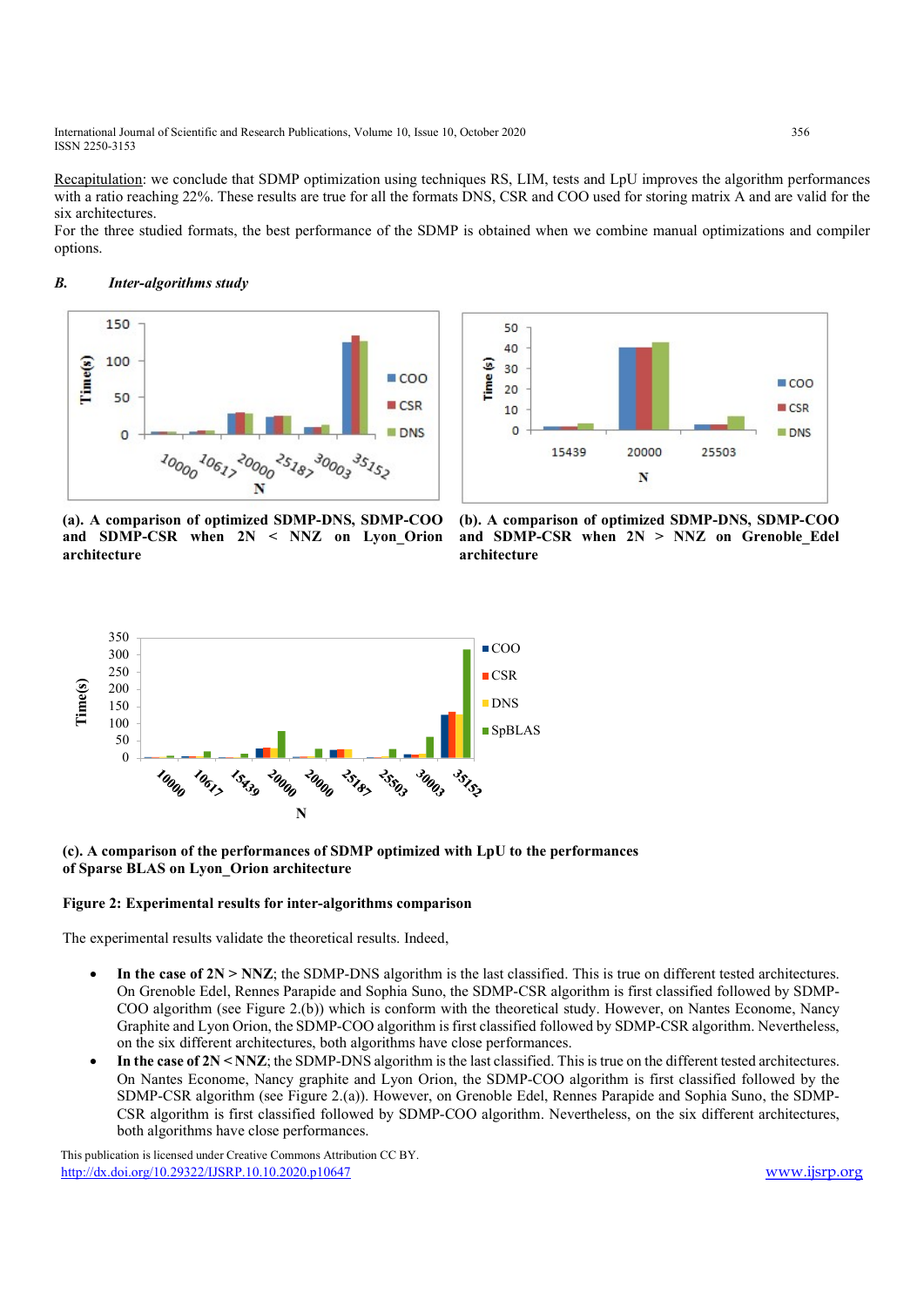International Journal of Scientific and Research Publications, Volume 10, Issue 10, October 2020 357 ISSN 2250-3153

In the case of 2N=NNZ; we don't find real matrices that respect this case.

 In addition to manual optimizations, we use compiler optimization options, we notice that SDMP-COO and SDMP-CSR optimized with option O1 or O2 give the best running time on the six different architectures. The obtained results are compared to the Sparse BLAS library, and we find that our optimized algorithms outperform the Sparse BLAS with a ratio of 13% (see Figure 2.(d)).

Recapitulation: When we compile SDMP-DNS, SDMP-COO and SDMP-CSR algorithms with compiler options O1 or O2, performances are improved, and the versions order is maintained.

### VI. CONCLUSION

 In this paper, we study several algorithm versions of sparse-dense matrix product (SDMP) corresponding to three storage formats (DNS, CSR and COO) using particularly the GAXPY-R body kernel. Various optimization techniques are applied and lead to interesting improvement, namely manual optimization techniques (i.e. scalar replacement, loop invariant motion and loop unrolling) and compiler optimization options (i.e. -O1, -O2, -O3, -O4, -Os and the -Funroll-loops).

With manual optimizations, the best performances are obtained when we optimize the SDMP versions using LpU factors  $u=8$ ,  $u=16$  and  $u=32$ . On the other hand, when we add the compiler optimizations, we find that the options -Oi (i=1, 2) give the best performances. This result is true for SDMP-DNS, SDMP-CSR and SDMP-COO versions and on all the tested Intel Xeon architectures. Concerning the optimal format, when the algorithms are optimized using manual optimizations, the best performances are obtained by the COO format, after applying the LpU, on Nantes Econome, Nancy Graphite and Lyon Orion architectures. Whereas, the CSR format is the best on Rennes Parapide, Grenoble Edel and Sophia Suno

architectures. When we add the compiler optimizations, the performances of the algorithms are improved, and the order of the versions is maintained. To conclude, our work arises some interesting points which may constitute a second step we intend to study soon. We may cite:

- studying the SDMP for regularly structured sparse matrices (triangular, band, …) and the corresponding formats.
- studying the sparse-dense matrix on other architectures.
- processing very large sized matrices by parallelizing SDMP algorithms.

#### **REFERENCES**

- [1] Emad, N., Hamdi-Larbi, O., Mahjoub, Z.: On sparse matrix-vector product performance evaluation for efficient distribution on large scale systems. In The 9th Hellenic European Research on Computer Mathematics and its Applications Conference (HERCMA09), Athens, Greece (2009).
- [2] Buluc, A., Gilbert, J. R.: On the representation and multiplication of hyper sparse matrices. In Parallel and Distributed Processing, IEEE International Symposium on (pp. 1-11), IPDPS ( 2008).
- [3] Ezouaoui, S., Hamdi-Larbi, O., Mahjoub, Z.: Dense-Sparse Matrix Multiplication: Algorithms and Performance Evaluation, In ACECS'14, pp.8794, Sousse, Tunisia, (2014).
- [4] Ezouaoui, S., Mahjoub, Z., Mendili, L., Selmi, S.: Performance Evaluation of Algorithms for Sparse Dense Matrix Product, In IMEC13, pp. 257262, Kowloon, Hong Kong, (2013).
- [5] Ezouaoui, S., Hamdi-Larbi, O., Design, Analysis and Performance Comparison of Sparse Matrix Product Algorithms, University of Tunis El Manar Faculty of Sciences of Tunis, Tunis, Tunisia, (2015).
- [6] Ezouaoui, S., Hamdi-Larbi, O., Mahjoub Z., Towards Efficient Algorithms for Compressed Sparse-Sparse Matrix Product., HPCS 2017, Genoa, Italy, July 17-21, (2017).
- [7] Hamdi-Larbi, O.: Etude de la Distribution sur Système Grande Echelle de Calcul Numérique Traitant des Matrices Creuses Compresses , Thesis, University of Tunis El Manar, Faculty of Sciences of Tunis, (2010).
- [8] Hamdi-Larbi, O., Emad, N., Mahjoub, Z.: On Sparse Matrix-Vector Product Optimization, In AICCSA05, Cairo, Egypt, (2005).
- [9] Howell, G.W.: Wide or Tall and Sparse Matrix Dense Matrix Multiplications, Proceedings of the 19th High Performance Computing Symposia, CA, USA, (2011).
- [10] Bader, M., Heinecke, A.: Cache oblivious dense and sparse matrix multiplication based on peano curves, In Proceedings of the PARA, 8, Germany, (2008).
- [11] Koanantakool, P., Azad, A., Buluc, A., Morozov, D., Oh, S., Oliker, L., Yelick, K.: Communication-Avoiding Parallel Sparse-Dense Matrix-Matrix Multiplication, IEEE International Parallel and Distributed Processing Symposium (IPDPS), USA, (2016).
- [12] Hoste, Kenneth, Eeckhout, l.: Cole: compiler optimization level exploration, Proceedings of the 6th Annual IEEE/ACM International Symposium on Code Generation and Optimization. ACM, (2008).
- [13] Matrix Market, www.math.nist.gov/MatrixMarket, 2020.
- [14] Tim Davis Matrix, www.cise.ufl.edu/research/sparse/matrices, 2020.